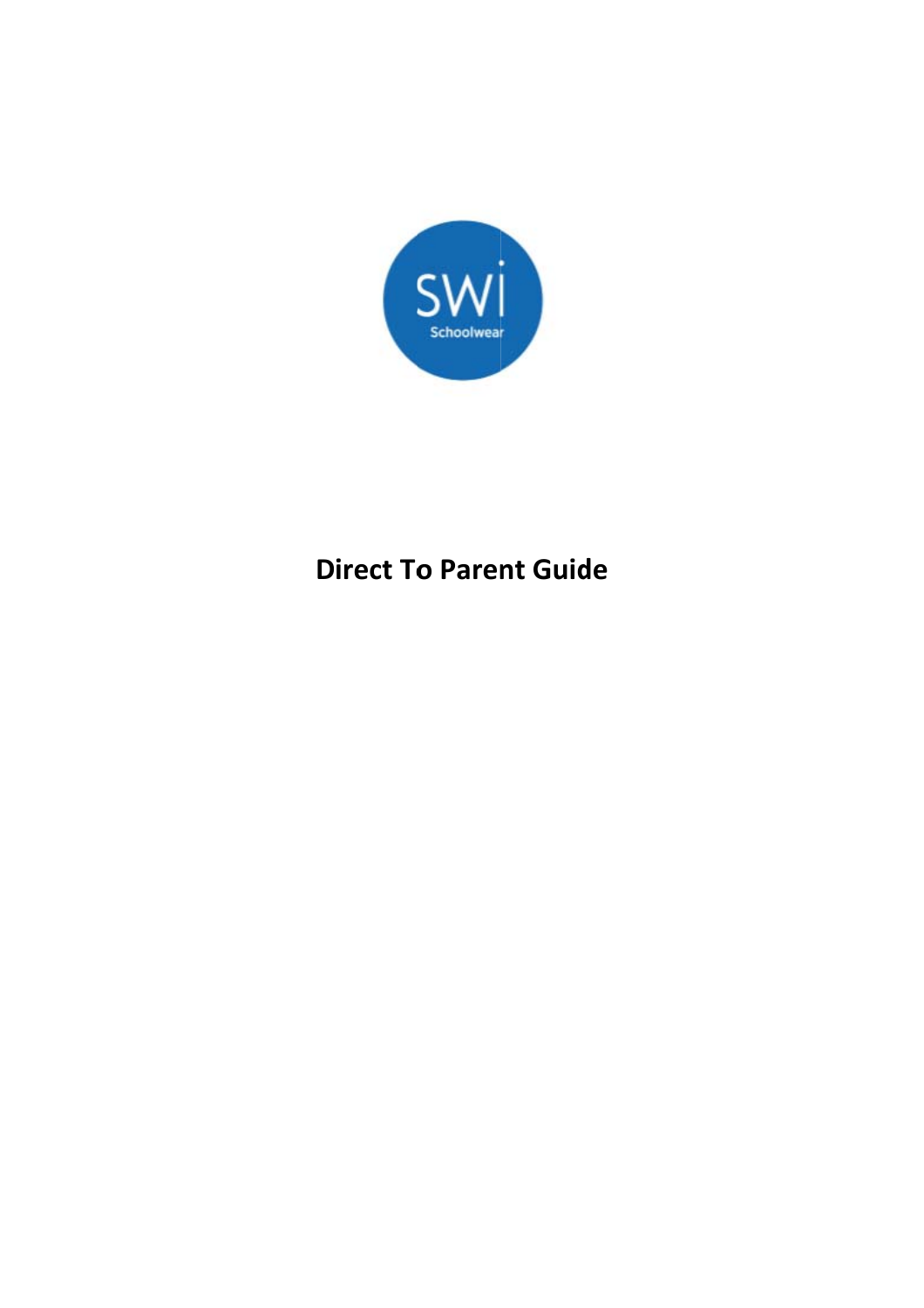#### **Overview**

The Direct to Parent supply solution gives parents the ability to order Uniform and PE Kit 24 hours a day via online the SWI ordering system. Orders can be placed either online, by phone or post. We offer a school and home delivery service as well as an easy Returns System

#### **How to Order**

Parents/students can place their orders:

- 1. **Online**: www.swidtp.co.uk
- 2. **Phone**: 01928 752 610
- 3. **Post**:

Sportswear International Ltd, Fairoak Lane, Whitehouse Industrial Estate, Runcorn,WA7 3DU

# **Online Ordering**



Welcome to SWI Direct to Parent...



Ordering online couldn't be easier. Simply visit our website www.swidtp.co.uk and choose to either login or register a new account.

New customers will be asked to register and follow the online instructions to link their account to a chosen school. Once you are registered you can begin to order straight away.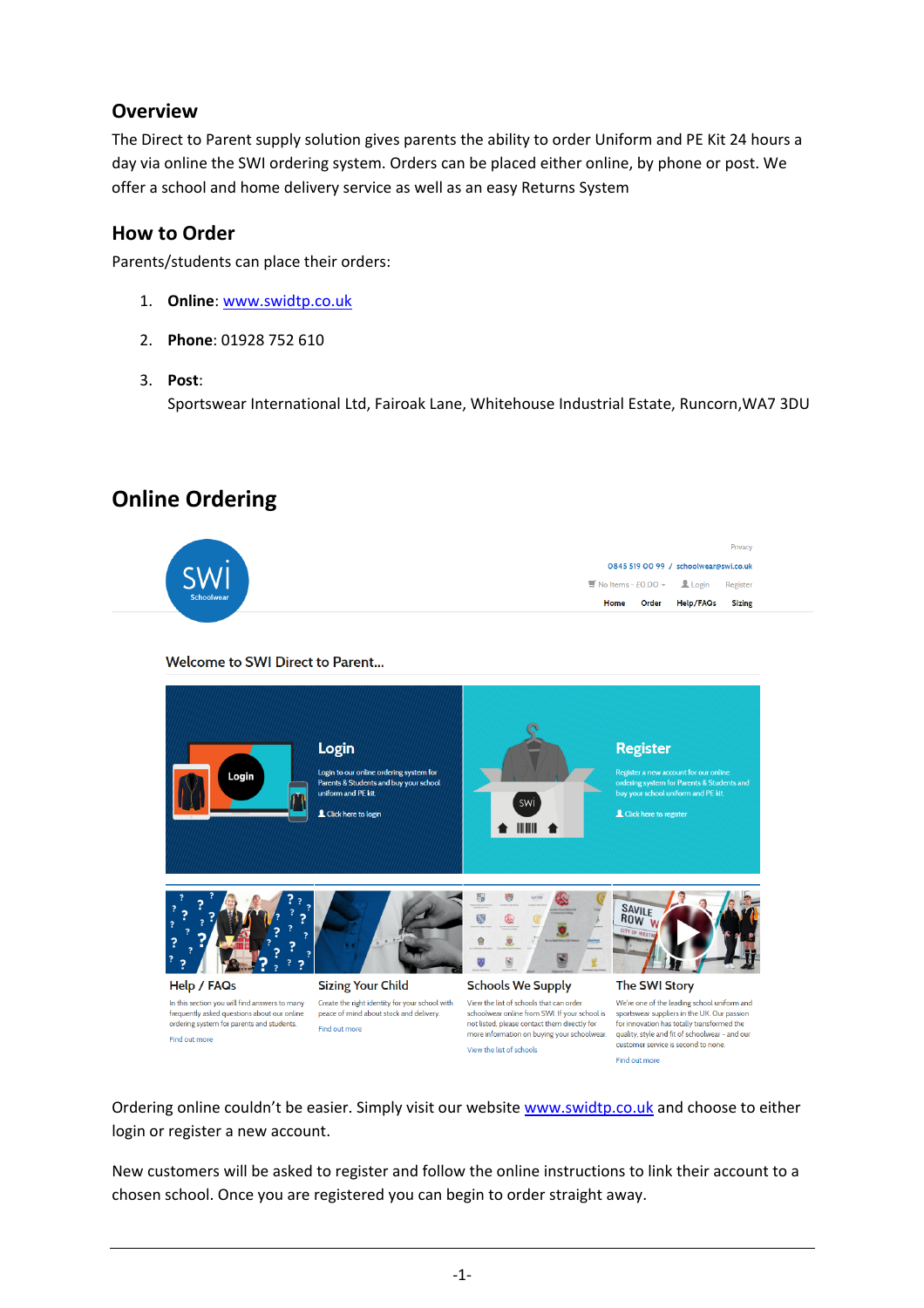All of the Uniform and PE Kit products will be displayed with an indication if the product is compulsory or optional.

# **Adding items to the basket**

To add an item to your basket, click on the picture or the name of the product then select the size required from the drop down menu and click *Add to Basket* button.

Simply type the quantity you wish to order into the quantity box which will automatically update. Once all items have been added to the basket click *View Basket* button.

#### **Basket**

You will be taken to the basket page to confirm your order. Quantities can be increased / decreased within this screen. Should an item need to be removed from the order click *Red Remove* button.

# **Delivery Notes**

If the parcel is to be delivered to home these are the notes that you would like us to pass on to the carrier company if you are not home when they come to make the delivery e.g. Leave with in porch, Leave with neighbours etc.

If the parcel is being delivered into school simply type the child's name.

Once delivery notes have been entered click onto *Green Checkout Now* button.

# **Delivery Options**

Select delivery option then click *Green Confirm Delivery Method* button.

# **Payment**

Payment can be made by Visa, MasterCard, Solo, Maestro. Unfortunately we do not accept **American Express.** Once you have made payment you will be given an order reference number. Please print this page for your records. Click *Green Continue Checkout* button.

# **Order Confirmation**

You are now ready to complete your order. Please review your order below, and then click the *Green Place Order* button only once to process your order.

# **Order Completed**

Once the order is complete you will receive and order number and email confirmation.